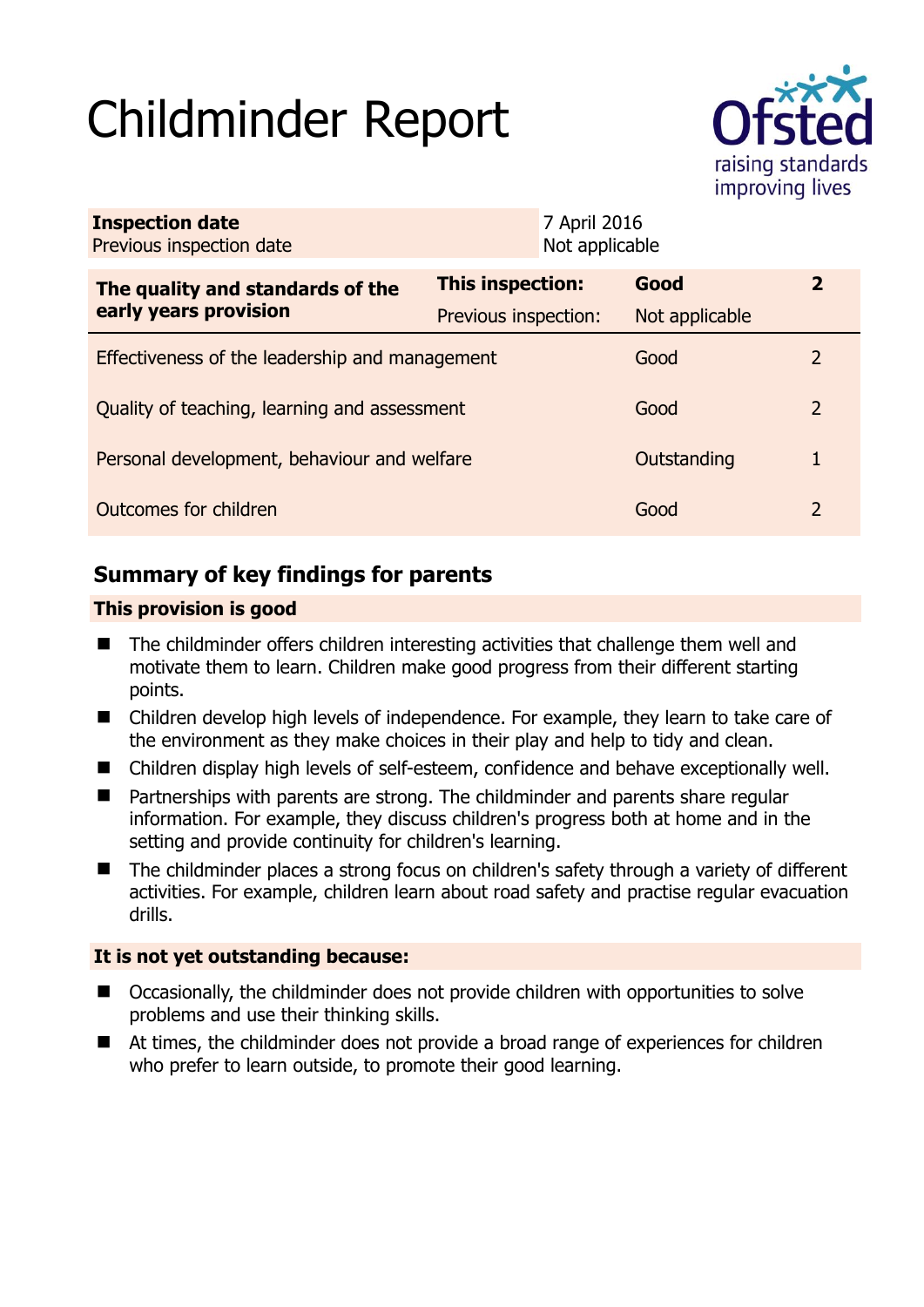# **What the setting needs to do to improve further**

#### **To further improve the quality of the early years provision the provider should:**

- $\blacksquare$  increase opportunities for children to solve problems and think for themselves
- widen the range of activities for children who prefer to learn outside to extend their good learning.

#### **Inspection activities**

- $\blacksquare$  The inspector checked the areas used for childminding.
- The inspector observed the childminder and children during play and spoke with the childminder at convenient times during the inspection.
- $\blacksquare$  The inspector read feedback from parents to gain their views.
- The inspector examined a sample of policies, documents and children's records.
- The inspector discussed the childminder's self-evaluation process.

#### **Inspector**

Alison Southard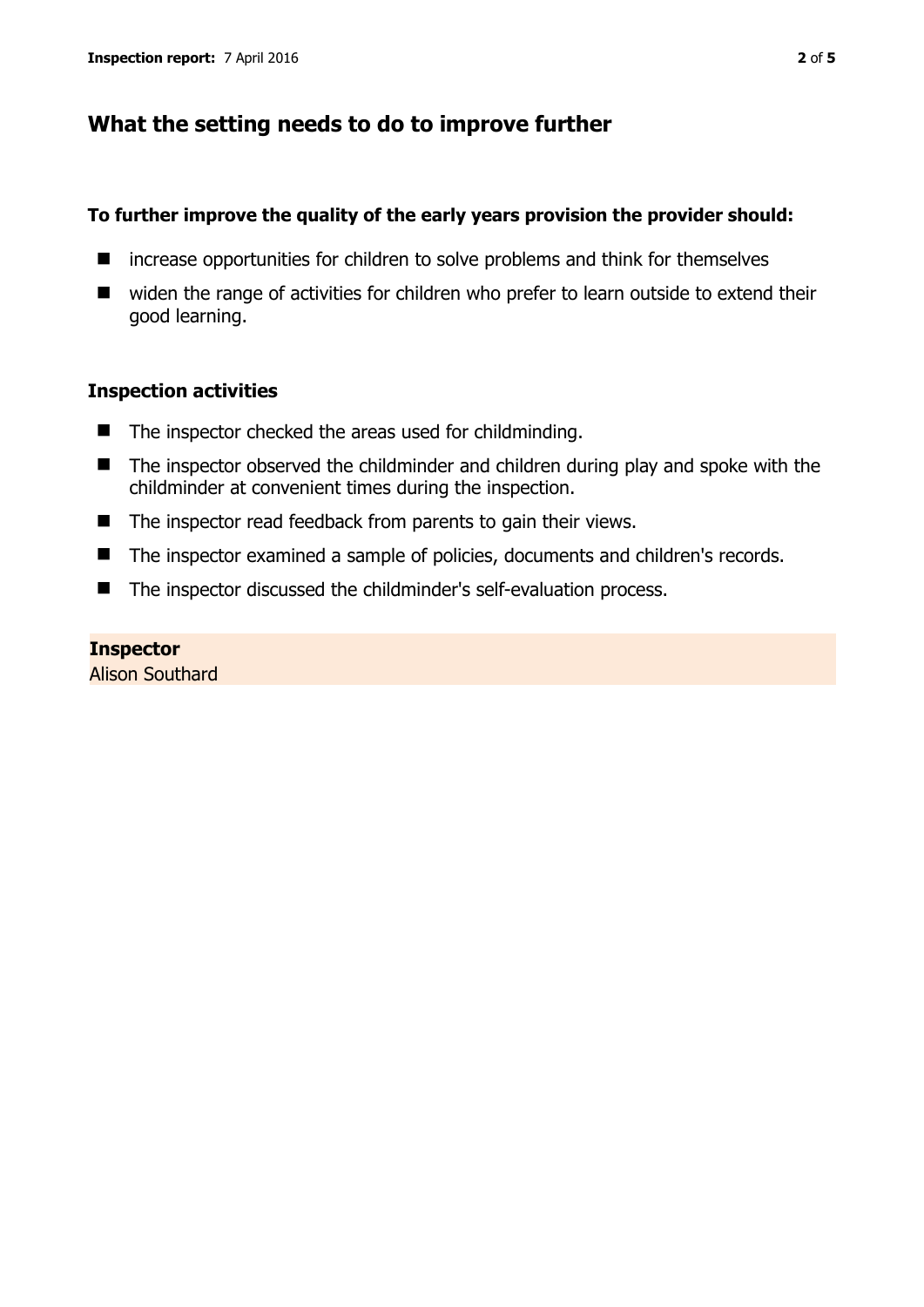# **Inspection findings**

### **Effectiveness of the leadership and management is good**

Safeguarding is effective. The childminder has a secure knowledge of the procedures to follow if she has concerns about a child's welfare. She regularly reflects on her teaching practice. For example, she gains parents' views and makes good use of training and opportunities to exchange information with other childminders, to add to her skills and knowledge. The childminder monitors children's progress effectively. She shares her findings with parents and involves them in their children's learning well. Parents speak highly of the childminder and the progress their children make.

## **Quality of teaching, learning and assessment is good**

The childminder plans for children's individual needs extremely well. She completes meaningful observations and assessments and creates clear and accurate next steps to help children make good progress. Children develop good concentration skills and become absorbed in the activities that the childminder plans. For example, children spent an extended time making cornflour dough and exploring it using a variety of different tools. Children explore the environment and confidently use technological resources. Overall, the childminder supports children's communication and language skills well. For example, she repeats new words for children to learn and engages them in discussion. Children gain a good awareness of early mathematics; for instance, they join in during activities where the childminder counts, names shapes and discusses colours.

#### **Personal development, behaviour and welfare are outstanding**

The childminder builds highly positive relationships with children. She praises them exceptionally well at appropriate times and children thrive in her care. She offers excellent settling-in procedures. For example, she holds discussions with parents and completes her own observations of children to ensure she plans successfully to meet their needs from the outset. Children enjoy daily exercise and other activities which support their physical well-being. The childminder promotes children's good health exceptionally well. For example, children learn why they need to wash their hands before they eat, after toileting and nappy changes. The childminder knows how to enhance children's learning extremely well. For example, she takes children on outings and to groups to develop their social skills and awareness of the local community.

## **Outcomes for children are good**

All children make good progress. They learn to be very independent and gain confidence in their abilities. They gain a positive awareness of diversity. For example, children learn about other cultures and differences between themselves and others through a variety of activities. They develop good early literacy and mathematical skills. Children are well prepared for the next stage in learning and their eventual move to school.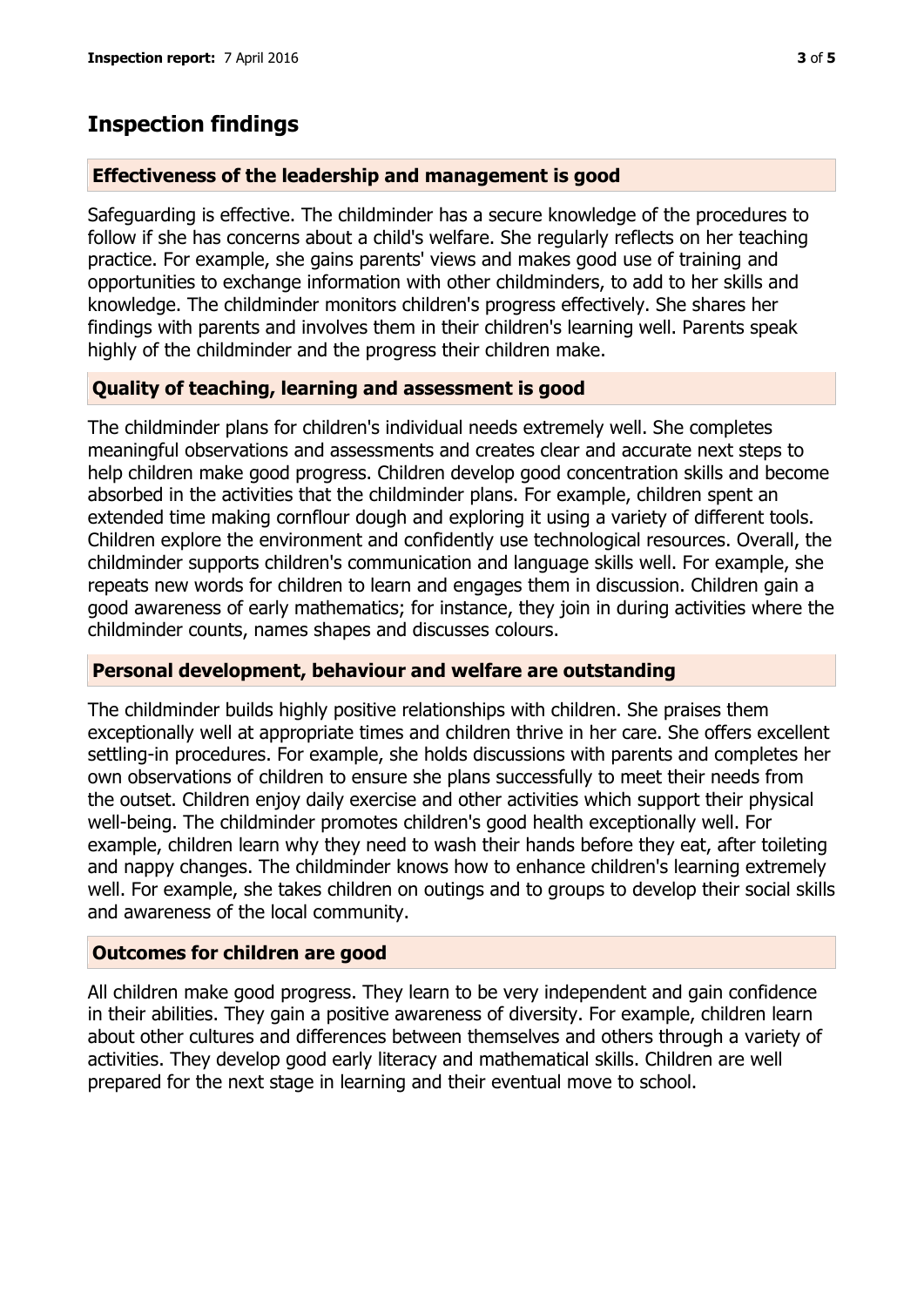# **Setting details**

| Unique reference number       | EY463657                                                                             |  |
|-------------------------------|--------------------------------------------------------------------------------------|--|
| <b>Local authority</b>        | Wandsworth                                                                           |  |
| <b>Inspection number</b>      | 948572                                                                               |  |
| <b>Type of provision</b>      | Childminder                                                                          |  |
| Day care type                 | Childminder                                                                          |  |
| <b>Registers</b>              | Early Years Register, Compulsory Childcare<br>Register, Voluntary Childcare Register |  |
| Age range of children         | $2 - 7$                                                                              |  |
| <b>Total number of places</b> | 6                                                                                    |  |
| Number of children on roll    | 3                                                                                    |  |
| <b>Name of provider</b>       |                                                                                      |  |
| Date of previous inspection   | Not applicable                                                                       |  |
| <b>Telephone number</b>       |                                                                                      |  |

The childminder registered in 2013. She lives in Balham, in the London Borough of Wandsworth. She works Monday to Friday from 7.30am until 6pm.

This inspection was carried out by Ofsted under sections 49 and 50 of the Childcare Act 2006 on the quality and standards of provision that is registered on the Early Years Register. The registered person must ensure that this provision complies with the statutory framework for children's learning, development and care, known as the Early Years Foundation Stage.

Any complaints about the inspection or the report should be made following the procedures set out in the guidance 'Complaints procedure: raising concerns and making complaints about Ofsted', which is available from Ofsted's website: www.gov.uk/government/organisations/ofsted. If you would like Ofsted to send you a copy of the guidance, please telephone 0300 123 4234, or email enquiries@ofsted.gov.uk.